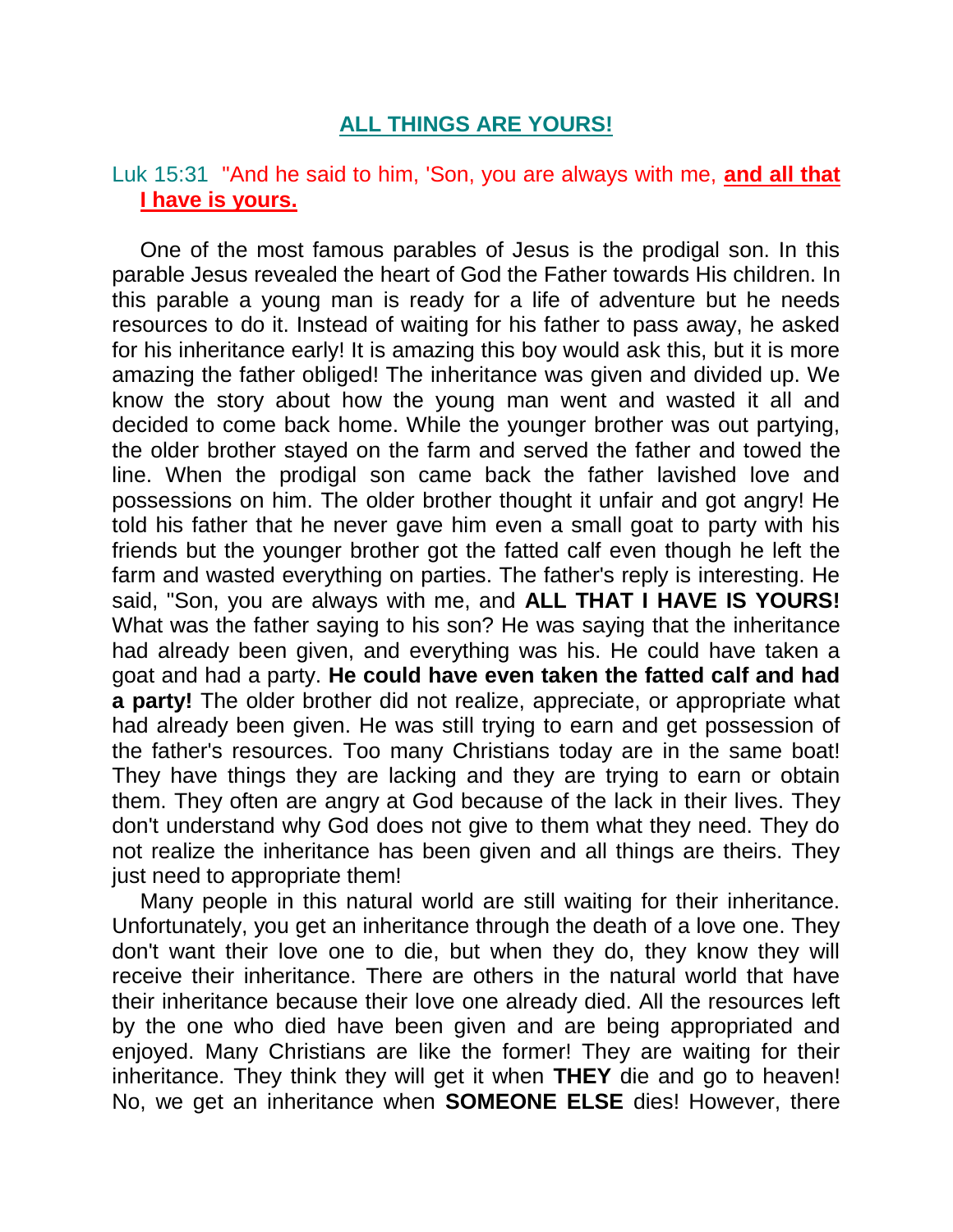are Christians who know they have **BEEN GIVEN** their inheritance. Why? It is because they know that when Jesus died He left us all things we would ever need in His inheritance! We have been given an inheritance through the death of Jesus Christ. He left us His last will and testament. It is called the **NEW TESTAMENT!**

### **Heb 9:16 For where there** *is* **a testament, there must also of necessity be the death of the testator.**

### **Heb 9:17 For a testament** *is* **in force after men are dead, since it has no power at all while the testator lives**

Jesus was the testator. His New Testament is in force because He has died. When someone dies there is an executor of the testament. The awesome thing about our inheritance is that Jesus rose from the dead to never die again and He is the executor of His own will and testament and He ever lives to insure we have our inheritance secure and available when we need it!

# **1Co 3:21 Therefore let no one boast in men. For all things are yours: 1Co 3:22 whether Paul or Apollos or Cephas, or the world or life or death, or things present or things to come--all are yours.**

My friend, you do not have to wait to receive what you need! You have it now because the inheritance has been given! **Your Heavenly Father wants you to know that you are always with Him and all things are yours!** You do not have to do enough to earn what you need and desire. You do not have to beg the Father for what you need and desire. All is yours and you just need to take it by faith! There is nothing that has been left out of your inheritance that you will ever need. All your needs have been foreseen and provided for in advance. You have all you need! You don't have to wait for your inheritance! You already have all the resources you need to meet every need. If you are sick, then boldly proclaim that you have sufficient health to meet that need! If you need a bill paid, boldly proclaim that you already have more than enough resources to pay that bill! Faith claims and possesses something before it is manifested to the sight! Your inheritance is real, but it is in the spiritual realm. We receive from the spiritual into the natural by faith. Stop, waiting and hoping to receive